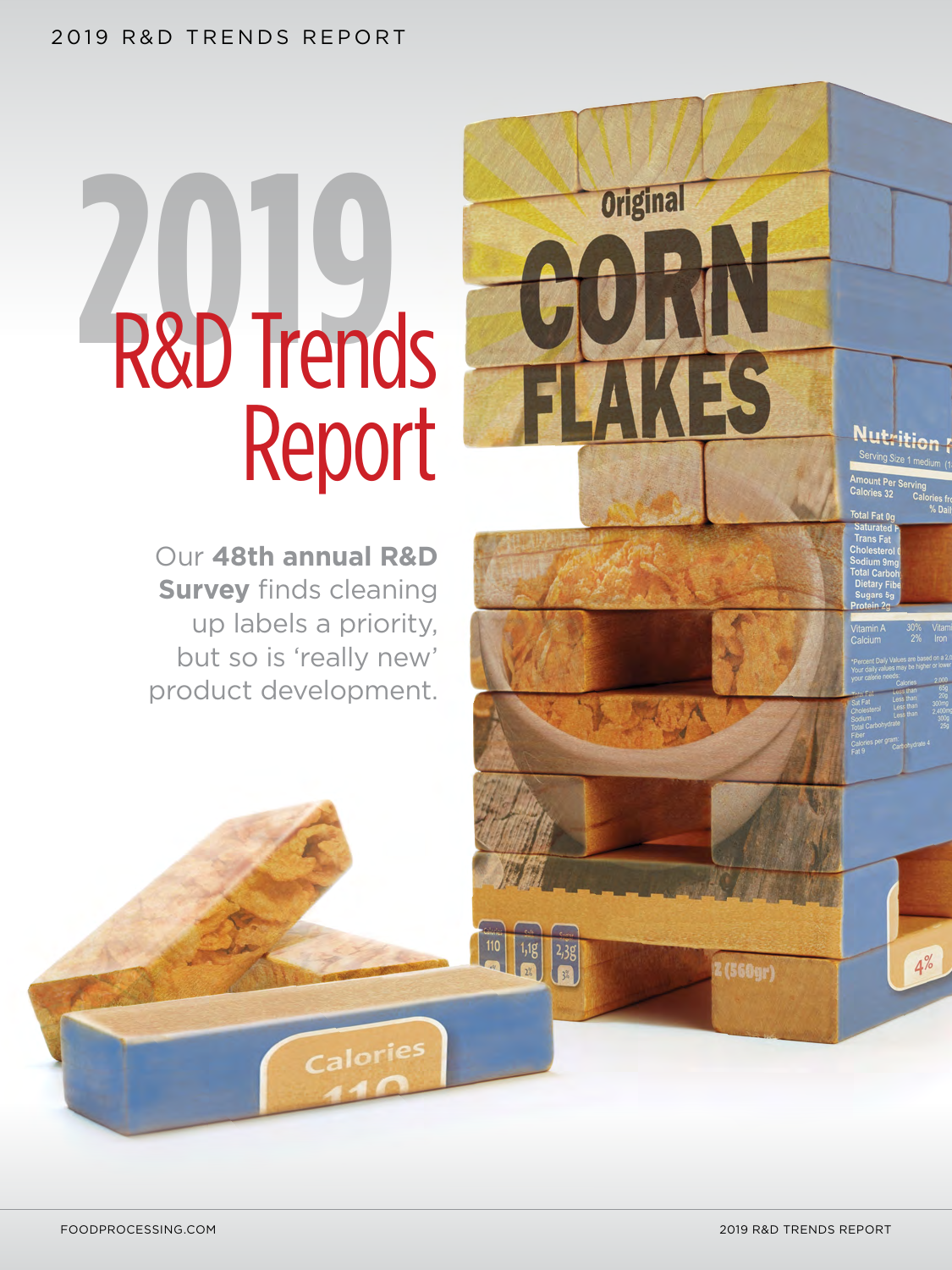The of the big takeaways from **Food**<br> **Processing's** 48<sup>th</sup> annual R&D<br>
survey is ... taking away. *Processing's* 48th annual R&D survey is ... taking away. In a trend that's been going on for a few years, one priority of product development is removing ingredients that interfere with the clean labels so desired in today's market.

Our survey was taken online from March through early April, with 258 responses. Regarding priorities, "cleaning up current products" came in at 16 percent, behind "really new product development" (37 percent) and "existing product improvement" (20 percent). Another 13 percent said their biggest priority was "product line extensions," while 10 percent named "cost control."

> When asked which specific types of ingredients they expect to work on most this year, the first four named by our respondents were things they wanted to remove: added sugars (27 percent), GMO ingredients (21 percent), sodium and synthetic colors (19 percent each). The top ingredient category that R&D teams want to add, fruits and vegetables, came in at only 16 percent. Others included fiber (10 percent) and vitamins (9 percent).

In this regard, R&D teams are only doing what they're supposed to, which is following consumers' preferences. According to Innova, close to three-quarters of American consumers "strongly agree" that it's important for foods to have mostly recognizable ingredients. According to a poll by PR agency Ingredient Communications, just about that many are willing to pay more for such products.

> In some cases, consumer preferences get translated directly into trade customer preferences. One employee of a pet food manufacturer said, "Due to Petco's new rules, all pet foods must be all natural, no artificial dyes, preservatives, etc."

For some of our respondents, impetus for removing added sugars was undoubtedly sparked by the new regulations mandating their listing on the Nutrition Facts label. "Those changes [to the label] are the most important reason for our changes," one wrote.



#### Are you making any changes to<br>essentive data the Nutrition Fort accommodate the Nutrition Facts<br>nanel? the Nutrition Facts panel 2014 panel?

But overall, the upcoming changes to Nutrition Facts wasn't a big motivator: 70 percent said they weren't making any changes on that basis, and only 25 percent said they were. One respondent wrote that his team was removing sugars and other ingredients, "but not due to the changes in the panel. We are making changes based on customer desires which include healthier options."

# Modification preparation

One of the biggest changes to the formulation landscape will occur by 2022, when foods that use genetically modified, or bioengineered, ingredients will have to say so on their labels. Non-GMO certification is a goal for 49 percent of our respondents; the rest will either use the USDA's bioengineered label, put their GMO notifications online via the SmartLabel phone-scan code from the Grocery Manufacturers Association, or are already declaring on their labels that they use GMOs.

The drive to get GMOs out of products jibes with the wider drive to "clean up" ingredient labels. This takes many forms; written responses included: "Removing artificial ingredients and colors, removing complex/complicated ingredients"; "removing modified starches"; "No sugar. Natural flavors. Quality ingredient forms"; and "increasing the use of natural preservatives, reducing the use of allergens."



#### Hell of the following will b<br>nortant for vour PRD offer important for your R&D efforts this<br>year? Which of the following will be most year?

| "Really new" product development37% (LY 33%; 42%)    |
|------------------------------------------------------|
| Existing product improvement20% (LY16%; 2017 17%)    |
| "Cleaning up" current products16% (LY 23%; 2017 22%) |
| <b>Product line extensions13%</b> (LY7.9%; 2017 11%) |
|                                                      |
| Prepare for new Nutrition Facts panel 3% (LY 4.6%)   |
|                                                      |

One said simply, "Everything in our power." One wrote, probably puckishly, "Working with a label company to produce laminated labels." Another raised a concern about cost: "Substituting ingredients on a case-by-case basis since customers don't all have the same definition of clean label, especially after they see the price impact."

Other goals sought after by R&D include: "Shelf life is a priority to improve cost efficiency from seasonal buys and reduce waste"; "Opening of new facility has us cutting cost in extra budget items"; and "Don't need to work on ingredients, maybe work on texture, without any additives."

# Time is of the essence

Whatever the goals of R&D, one thing a lot of our respondents say is that they have to reach those goals ASAP. "Steadily increasing pressure" to get new products to market quickly was reported by 43 percent; another 8 percent said "very intense pressure, and it's worsening." One respondent wrote: "One-man show ... feet taped to the pedals! Innovate or die!"

Hank Cardello, a former food industry executive and a senior fellow at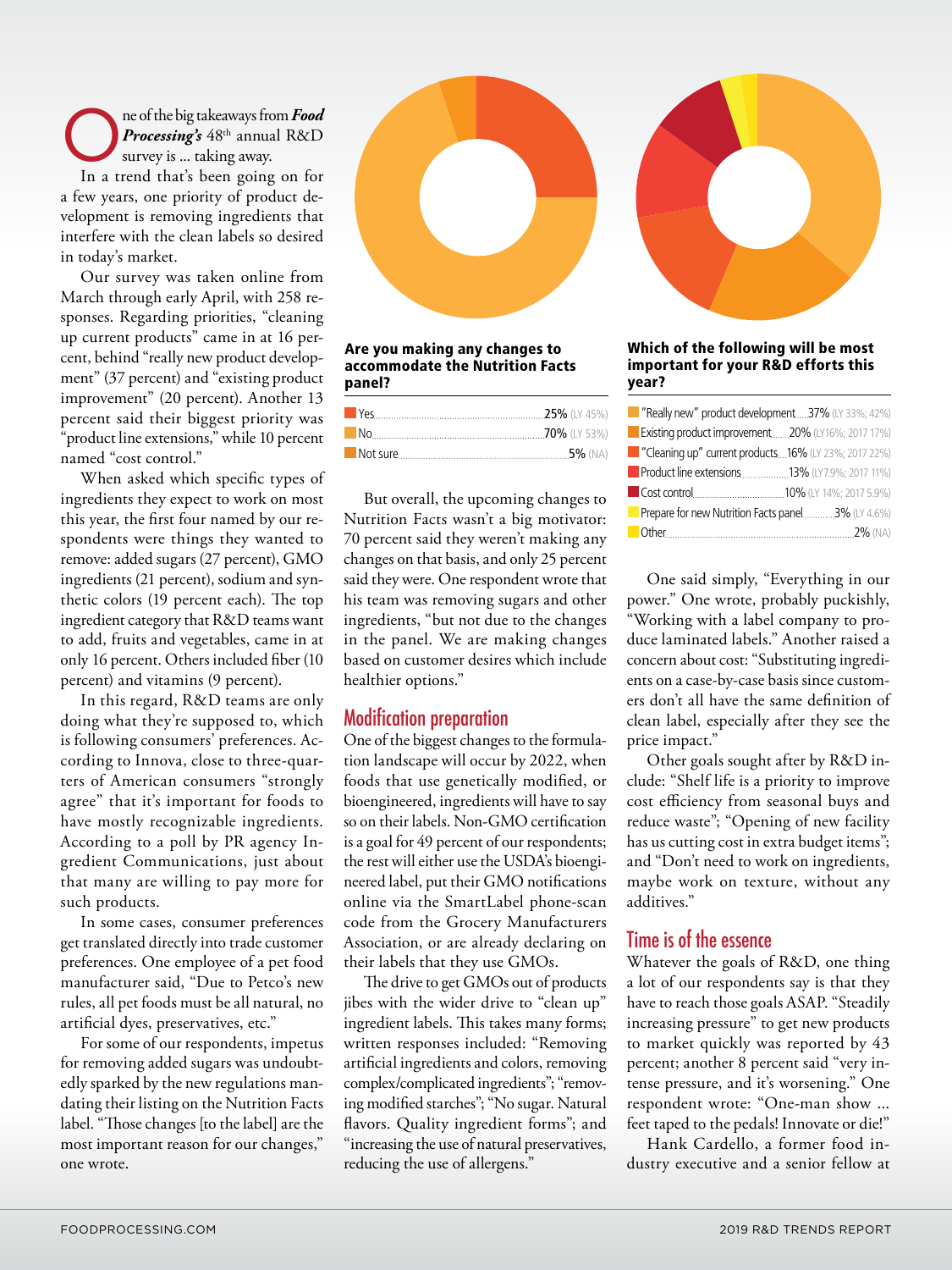

#### bo you have a formal produc<br>development team? Do you have a formal product

| Sort of <u>Communication</u> 8% (LY 5.9%; 2017 6.3%) |
|------------------------------------------------------|

the Hudson Institute, says the industry has been historically slow in introducing new products, partly because of their failure rate, which has gone as high as 90 percent. But larger companies are facing competition in innovation not just from smaller, niche firms, but from increasingly specialized private label offerings. That heightens the danger of being left behind, he says.

"Is it risk if I make a boo-boo with a failing product? Or if I do nothing for a xannig product. Or it it do nothing for a<br>year, am I in worse shape?" he says. "And I think that's what's happening right now - they're realizing that something's better than nothing."

Eddie Yoon, a consumer industry consultant and author of the book "Superconsumers," says that the pressure for increased speed to market is part of the general pressure for better short-term financial results. "It's a Wall Street problem again," he says.

Many food companies are pushing out new products simply in the hope that it increases the odds that one of them will stick, Yoon says.

"Basically, everybody's batting averages are getting worse and worse," he says. "So they're trying to solve it by saying, 'Let's get more at-bats.' The right answer would be to slow it down and emphasize quality over quantity."

#### m the past few years, how mach<br>pressure have you felt to get new low much pressure have you felt to get new<br>much products to market more quickly? In the past few years, how much In the past few years, how  $\theta$ )%)  $\frac{\text{product of matrix}}{\text{aligned}}$

| Steadily increasing pressure  43%      |  |
|----------------------------------------|--|
| Very intense and worsening pressure 8% |  |
|                                        |  |
|                                        |  |

# Who's on the team?

As for how innovation comes together, our respondents reported working from a variety of models. Almost two-thirds (62 percent) have a formal product development team; 28 percent don't, and 8 percent say "sort of." These were mostly small companies, some of them very small, like the one who wrote "we are a small company of 6, so there is only 1 PD [product development] person." Another described the team as "Myself, sales, plant manager and QA manager as needed."

The most common members of the product development team, after R&D personnel, were the ones who tend to be on either side of R&D: marketing (55 percent) and manufacturing (50 percent). Other common team members include corporate management (32 percent), purchasing (27 percent) and finance (18 percent). Write-in choices included quality assurance and, in the case of a private label manufacturer, "R&D staff from our clients."

Several respondents remarked that R&D's priorities, or lack thereof, were directly affected by management. "Many items are due to major changes in execut's tive structure," said one. Another poor ld fellow said only, regarding his department's objective, "It was not disclosed by management."



#### $\cdots$   $\cdots$   $\cdots$   $\cdots$ What happened to your R&D budget<br>\*his yoor?  $\frac{1}{2}$  budget the system of  $\frac{1}{2}$ this year?

| <b>About the same  50%</b> (LY40%: 2017 46%) |  |  |
|----------------------------------------------|--|--|
|                                              |  |  |
|                                              |  |  |
|                                              |  |  |
|                                              |  |  |
|                                              |  |  |
|                                              |  |  |
|                                              |  |  |

This attitude is sadly common, according to many industry observers. Yoon says flatly: "No one really fully understands how important R&D is in food – even the R&D community."

Yoon says that truly disruptive technology often gets rejected precisely because it's disruptive.

"I have seen some amazing technologies the R&D community has that CEOs ignore," he says. "Or even, the level below the head of  $R\&D$  will share with me some amazing stuff that the head of R&D will not pass along out of job security or fear of rejection or whatever, because they know it will disrupt the core business and the CEO has no interest in doing that."

Cardello says more food company managers need to think of R&D as an equal partner. That's not always easy, since not many of them have direct experience with R&D.

"For packaged goods companies, the pathway to senior executive positions generally runs through brand management, marketing, etc.," he says. "The marketers' instinct is 'How do I squeeze a little more business out of my brand?' as opposed to 'How do I make the next leap?'

The structure of the product development team, both internally and in the sense of how and to whom it reports, reflects how many food companies are